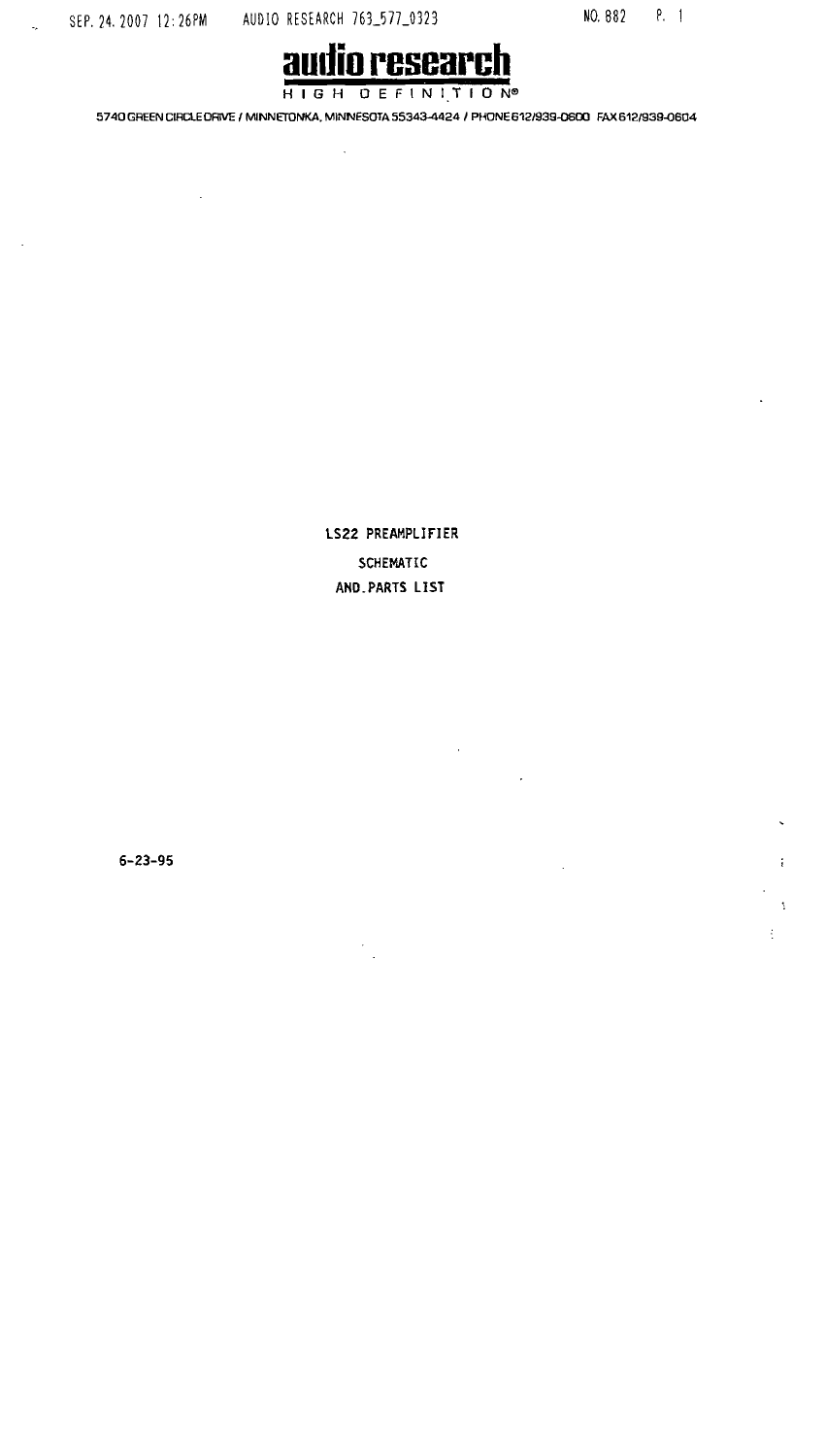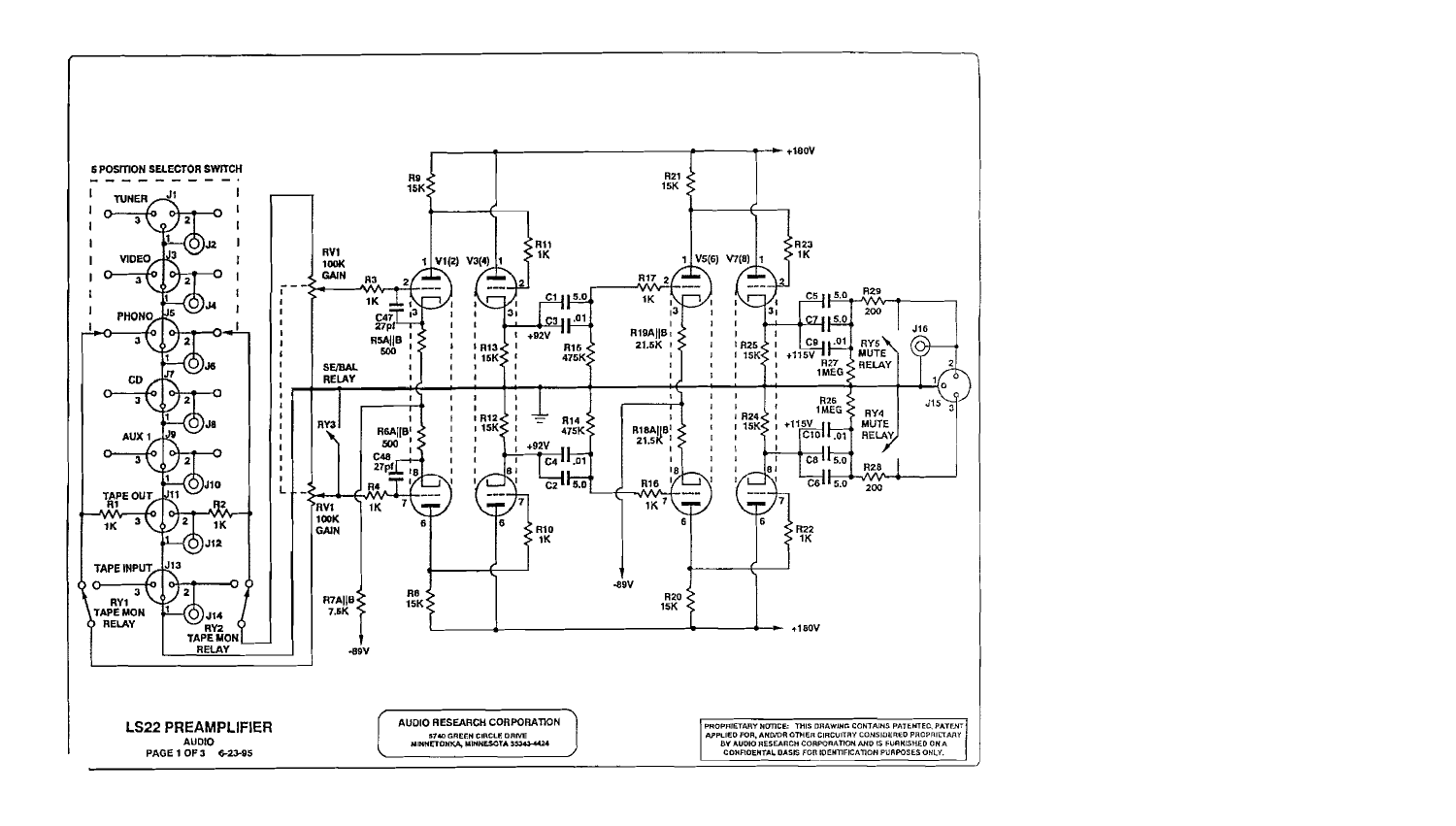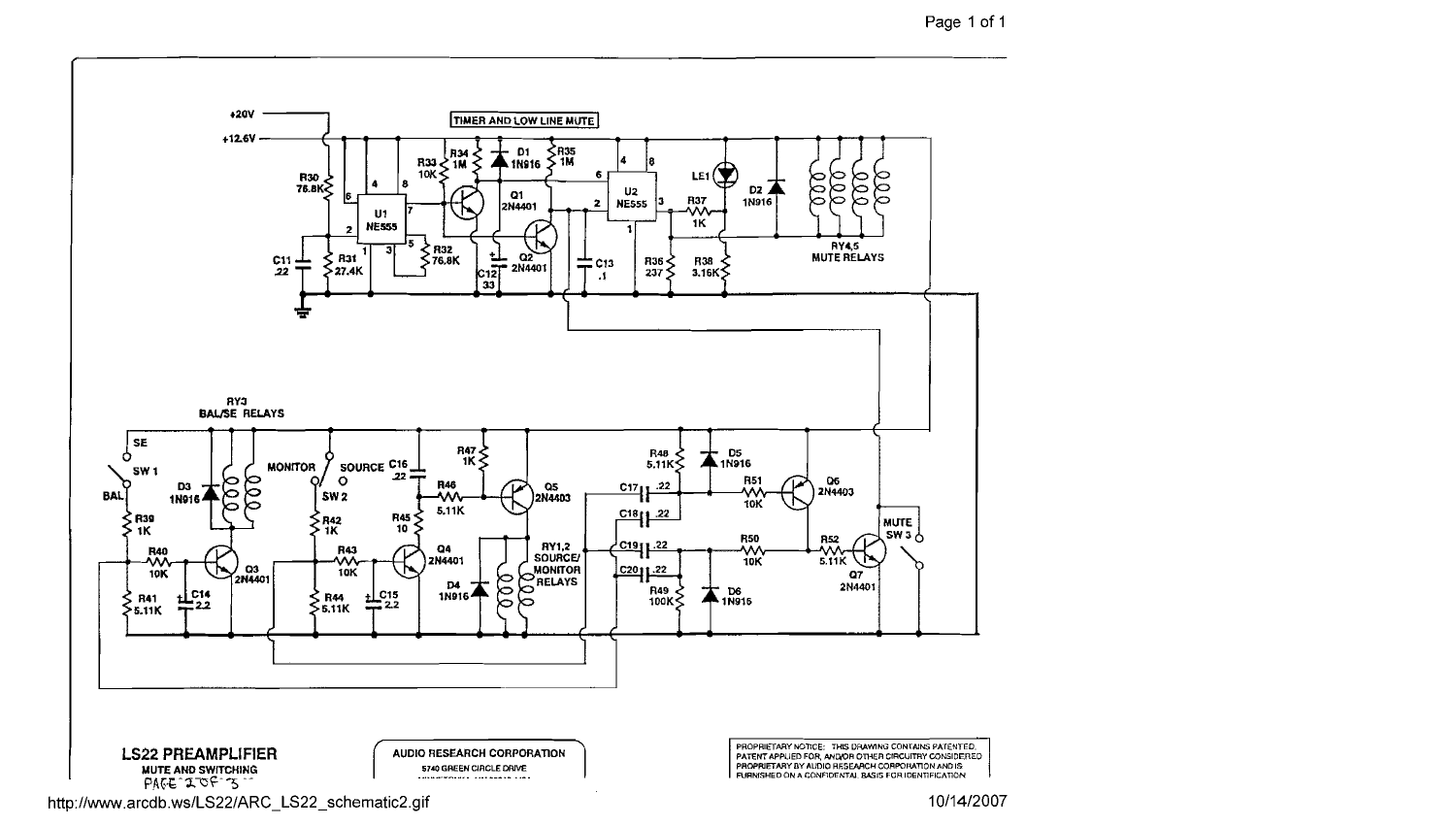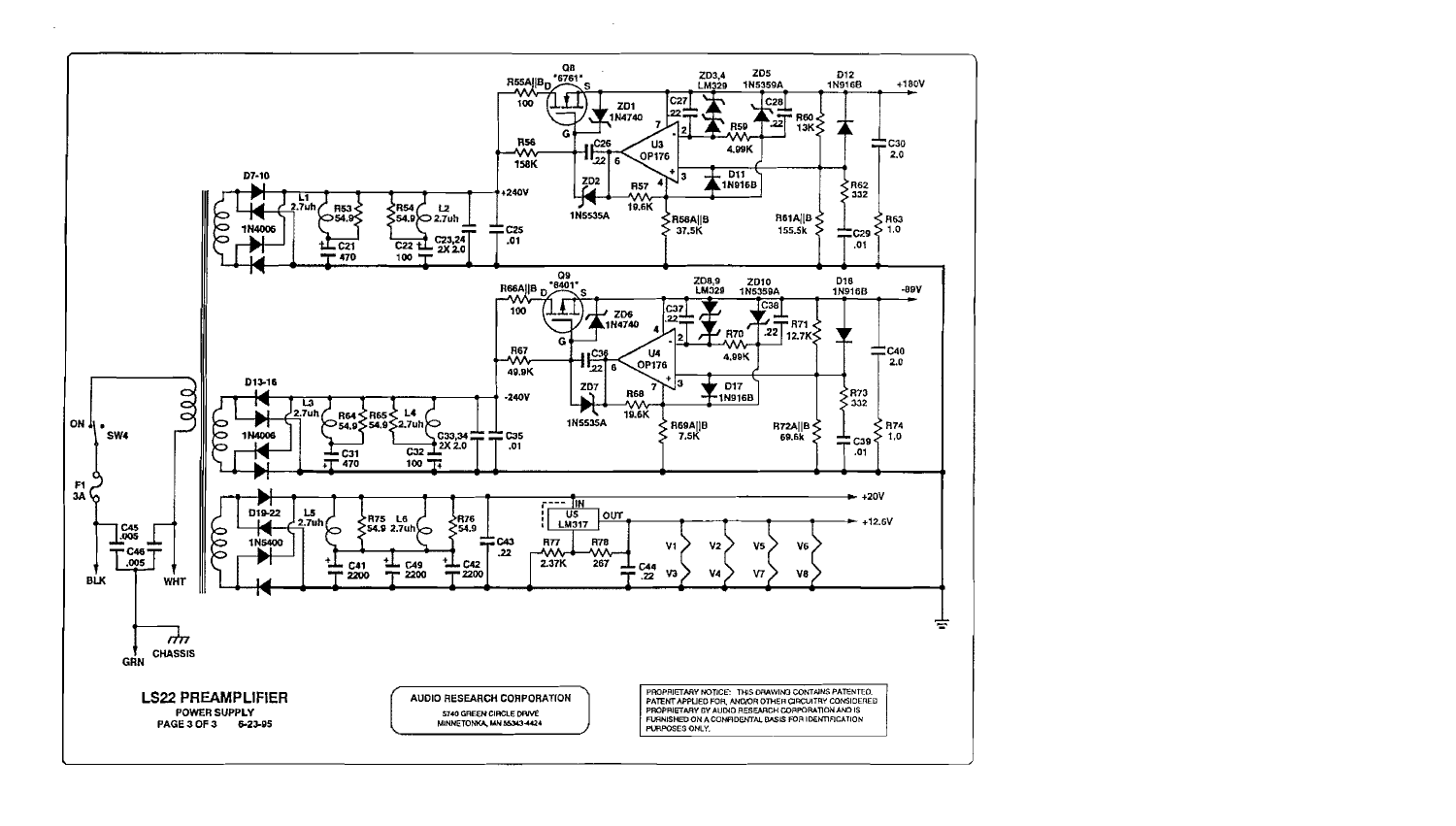## SEP. 24. 2007 12:26PM AUDIO RESEARCH 763\_577\_0323

## NO. 882 P. 5

 $\Delta \phi$ 

### PARTS LIST

 $\sim 10$ 

As of JUN 23 95

#### PRODUCT: LS22

Ξj

医异体医学 医心包

 $\frac{1}{2}$ ÷

### NOTES:

| <b>Schematic Symbol</b><br>÷.                                    |    |                        |              | Quantity ARC Part #  | Description                                    |
|------------------------------------------------------------------|----|------------------------|--------------|----------------------|------------------------------------------------|
| $\mathcal{L}$                                                    | G  | <b>CAPACITORS</b>      |              |                      |                                                |
| C1, 2, 5, 6, 7, 8                                                |    |                        | 12<br>10     | 53500607<br>53100412 | CAP. 5 UF 200V                                 |
| C <sub>3</sub> , 4, 9, 10, 25, 35<br>C11,16-20,26-28,36-38,43,44 |    |                        | 14           | 53220507             | <b>CAP. . 01UF 600V</b><br>CAP. 22 UF 10% 160V |
| C12 .                                                            |    |                        | 1            | 51330702             | CAP. 33 UF+/-10% 16V                           |
| $C13 =$                                                          |    |                        | 1.           | 53100506             | CAP. 1 UF 160V                                 |
| C14,15                                                           |    |                        | 2            | 51220601             | CAP. 2.2 UF+/-10% 25V                          |
| C21,31                                                           |    |                        | 2            | 50470807             | <b>CAP. 470UF 450V</b>                         |
| C22,32                                                           |    |                        | $\mathbf{z}$ | 50100508             | CAP. 100 UF 450V                               |
| C23,24,33,34                                                     |    |                        | 4            | 53200602             | CAP. 2 UF +/-10% 450V                          |
| C <sub>29,39</sub><br>尨                                          |    |                        | 2            | 53100406             | CAP. 01 UF+/-10% 630V                          |
| C30,40<br>Ż.                                                     |    |                        | $\mathbf{z}$ | 53200603             | CAP. 2 UF +/-10% 250V                          |
| $C41,42,49$ $\simeq$                                             |    |                        | $3 -$        | 50220903             | CAP. 2200 UF 35V.                              |
| C45,46                                                           |    |                        | 2            | 52500300             | CAP. . 005 UF 20% CERAMIC DISC                 |
| C47,48                                                           |    |                        | 4            | 53270101             | CAP. 27 PF +/-1PF 630V PNP                     |
|                                                                  | D  | <b>DIODES</b>          |              |                      |                                                |
| D1-6,11,12,17,18                                                 |    |                        | 10           | 30500910             | 1N916B                                         |
| D7-10, 13-16                                                     |    |                        | в            | 30502200             | <b>IN4006</b>                                  |
| D19-22                                                           |    |                        | 4            | 30501500             | MOTOROLA IN5400                                |
|                                                                  | J  | <b>CONNECTORS</b>      |              |                      |                                                |
| J1,3,5,7,9,13                                                    |    |                        | 12.          | 23201960             | <b>CONNECTOR, XLR FEMALE</b>                   |
| J2L, 4L, 6L, 8L, 10L, 12L, 14L, 16L                              |    |                        | 9            | 23201510             | <b>CHASSIS JACK, WHITE</b>                     |
| J2R,4R,6R,8R,10R,12R,14R,16R                                     |    |                        | 9            | 23201509             | <b>CHASSIS JACK, RED</b>                       |
| J11,15                                                           |    |                        | 6            | 23201965             | CONNECTOR, MALE XLRS                           |
|                                                                  | L  | <b>INDUCTORS</b>       |              |                      |                                                |
| ÷<br>$L1-6$                                                      |    |                        | 6            | 61000160             | CHOKE, 2.7 UH +/- 10%                          |
|                                                                  | LE | <b>PANEL INDICATOR</b> |              |                      |                                                |
| LE1                                                              |    |                        | 1            | 34300102             | <b>L.E.D. COLLAR &amp; RETAINING RING</b>      |
|                                                                  | Q  | TRANSISTORS            |              |                      |                                                |
|                                                                  |    |                        |              |                      |                                                |
| $Q1-4,7$                                                         |    |                        | 5            | 30002800             | TRANSISTOR.2N4401                              |
| Q5,6                                                             |    |                        | 2            | 30002900             | TRANSISTOR, 2N4403                             |
| Q8                                                               |    |                        | 1            | 30006761             | FET, ORANGE YELLOW BROWN                       |
| O <sub>9</sub>                                                   |    |                        | 1            | 30008401             | FET, RED BLUE                                  |
|                                                                  | R. | <b>RESISTORS</b>       |              |                      |                                                |
| R1,2,37,39,42,47                                                 |    |                        | 8            | 42100303             | <b>RES. 1K 1% MK-3 50PPM</b>                   |
| R3,4,5A,5B,6A,6B,10,11,16,17,22,23                               |    |                        | 24.          | 42100314             | <b>RES. 1K 1% MK-5 50PPM</b>                   |
| R7A, 7B, 8, 9, 12, 13, 21, 24, 25, 69A, 69B                      |    |                        | 22.          | 42150405             | <b>RES. 15K 1% MK-8 50PPM</b>                  |
| R <sub>14.15</sub>                                               |    |                        | 4            | 42475503             | <b>RES, 475K 1% MK-3 50PPM</b>                 |
| R <sub>18</sub> A <sub>,19</sub> A <sub>,20</sub>                |    |                        | 4            | 42274405             | RES. 27.4K 1% MK-8 50PPM                       |
| R188,198                                                         |    |                        | 4            | 42100505             | <b>RES. 100K 1% MK-8 50PPM</b>                 |
| R26,27,34,35                                                     |    |                        | 6            | 42100603             | <b>RES. 1 MEG 1% MK-3 50PPM</b>                |
| R28,29,55A,55B,66A,66B                                           |    |                        | 8            | 42200205             | RES. 200 OHM + 1% MK8 50PPM                    |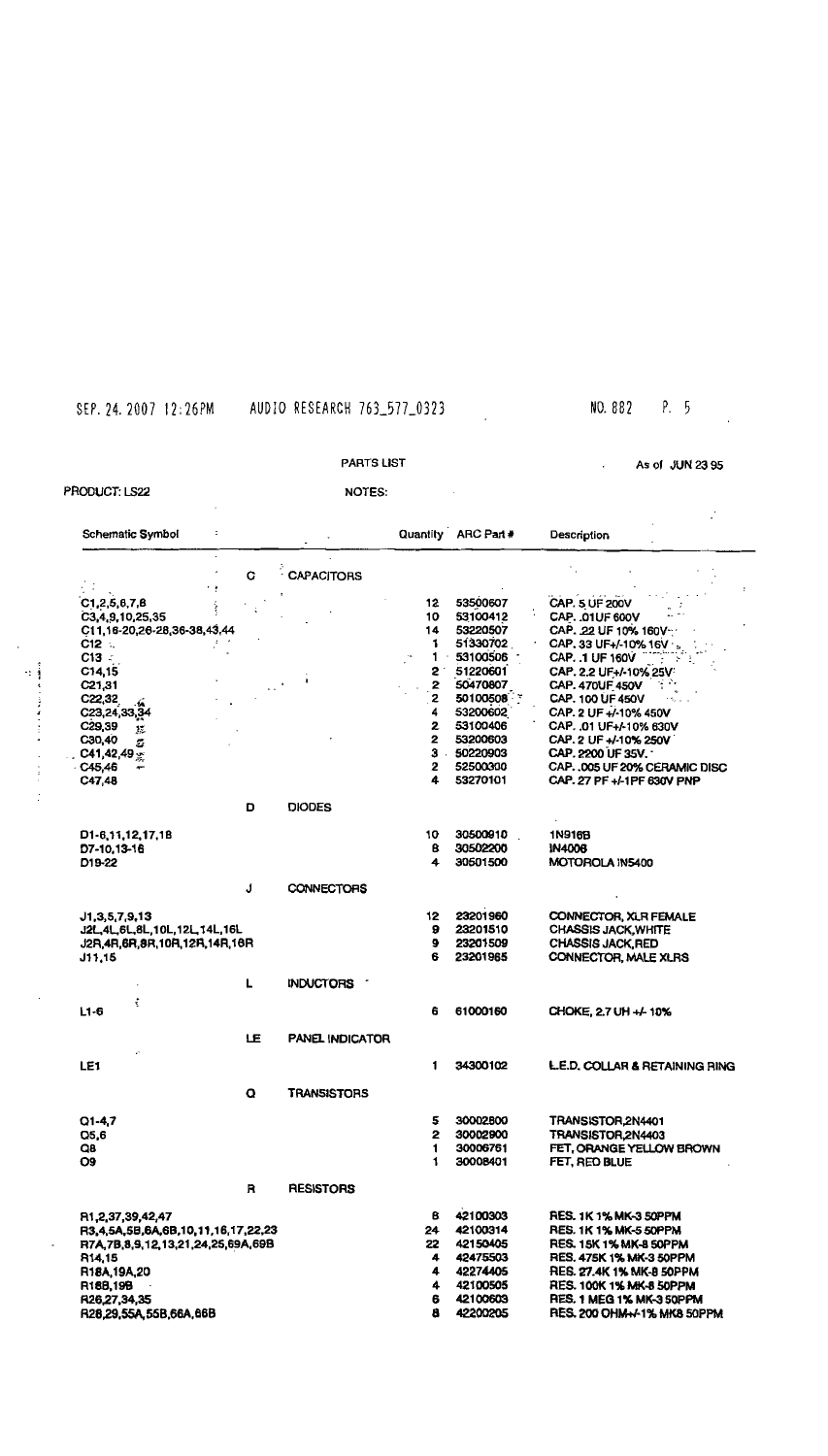# NO. B82 P. 6

#### PARTS UST

As 01 JUN 23 55

#### PRODUCT: LS22

 $\sim$ 

NOTES:

 $\sim$ 

| Schematic Symbol   |           |                              | Quantity | ARC Part # | Description                     |
|--------------------|-----------|------------------------------|----------|------------|---------------------------------|
| R30.32             |           |                              | 2        | 42768403   | <b>RES. 76.8K 1%MK-3 50PPM</b>  |
| R31                |           |                              | 1        | 42274403   | RES. 27.4K 1% MK-3 50PPM        |
| R33,40,43,50,51    |           |                              | 5        | 42100403   | RES. 10K+/-1% MK-350PPM         |
| R36                |           |                              | 1        | 42237203   | RES. 237 OHM 1% MK-3 50PPM      |
| R38                |           |                              | 1        | 42316303   | RES. 3.16K 1% MK-3 50PPM        |
| R41,44,46,48,52    |           |                              | 5        | 42511303   | RES. 5.11K 1% MK-3 50PPM        |
| R45                |           |                              | 1        | 42100103   | RES. 10 OHM 1% MK-3 50PPM       |
| <b>R49</b>         |           |                              | 1        | 42100503   | RES. 100K+/-1% MK-3 50PPM       |
| R53,54,64,65,75,76 |           |                              | 6        | 42549103   | RES. 54.9 OHM 1% MK-3 50PPM     |
| <b>R56</b>         |           | $\mathcal{Z}_\mathrm{c} = 4$ | 1        | 42158513   | RES. 158K 1% MK-4 50PPM         |
| R57,68             |           |                              | 2        | 42196403   | RES. 19.6K 1% MK-3 50PPM        |
| R58A.58B           |           |                              | 2        | 42750405   | <b>RES. 75K 1% MK-8 50PPM</b>   |
| <b>R59.70</b>      |           |                              | 2        | 42499303   | <b>RES, 4.99K 1% MK-3 50PPM</b> |
| R60                |           |                              | 1        | 42130403   | <b>RES. 13K 1% MK-3 50PPM</b>   |
| <b>R61A</b>        |           |                              | 1        | 42243513   | RES. 243K 1% MK-4 50PPM         |
| <b>R61B</b>        |           |                              | 1        | 42432503   | RES. 432K 1% MK-3 50PPM         |
| R62,73             |           |                              | 2        | 42332203   | RES, 332 OHM 1% MK-3 50PPM      |
| R63.74             |           |                              | 2        | 43100002   | RES. 1 OHM 2W 5% W.W.           |
| R67                |           |                              | 1        | 42499403   | FIES, 49.9K 1% MK-3 50PPM       |
| R71                |           |                              | 1        | 42127403   | <b>RES. 12.7K 1% MK-3 50PPM</b> |
| <b>R72A</b>        |           |                              | 1        | 42130503   | RES. 130K 1% MK-3 50PPM         |
| R72B               |           |                              | 1        | 42150503   | <b>RES. 150K 1% MK-3 50PPM</b>  |
| R77                |           |                              | 1        | 42237303   | <b>RES, 2.37K 1% MK-3 50PPM</b> |
| R78                |           |                              | 1        | 42267203   | RES. 267 OHM 1% MK-3 50PPM      |
|                    | <b>RV</b> | <b>CONTROLS</b>              |          |            |                                 |
| HV <sub>1</sub>    |           |                              | 1        | 45100537   | QUAD 100KQ MOTORIZED GAIN POT.  |
|                    | R۲.       | <b>RELAYS</b>                |          |            |                                 |
| RY1.2.3            |           |                              | 4        | 64101600   | RELAY, LS3                      |
| RY4.5              |           |                              | 4        | 64101000   | RELAY, 12V REED S1P 1200 OHM    |
|                    | <b>SW</b> | <b>SWITCHES</b>              |          |            |                                 |
|                    |           |                              | 3        |            |                                 |
| SW1,2,3            |           |                              |          | 24100430   | TOGGLE SWITCH GOLD, SATIN       |
| <b>SW4</b>         |           |                              | 1        | 24100730   | TOGGLE SWITCH SILVER, SATIN     |
|                    | т         | <b>TRANSFORIMERS</b>         |          |            |                                 |
| T1                 |           |                              | 1        | 60012920   | XFR. LS22 120V.                 |
|                    | U         | <b>INTEGRATED CIRCUITS</b>   |          |            |                                 |
|                    |           |                              | 2        | 31000800   | <b>NE555N TIMER</b>             |
| U1,2               |           |                              | 2        | 31002210   | OP176GP                         |
| U3.4               |           |                              | 1        | 31004000   |                                 |
| U5                 |           |                              |          |            | ADJ. O.P. VLTG. REG.            |

 $\langle \cdot \rangle$